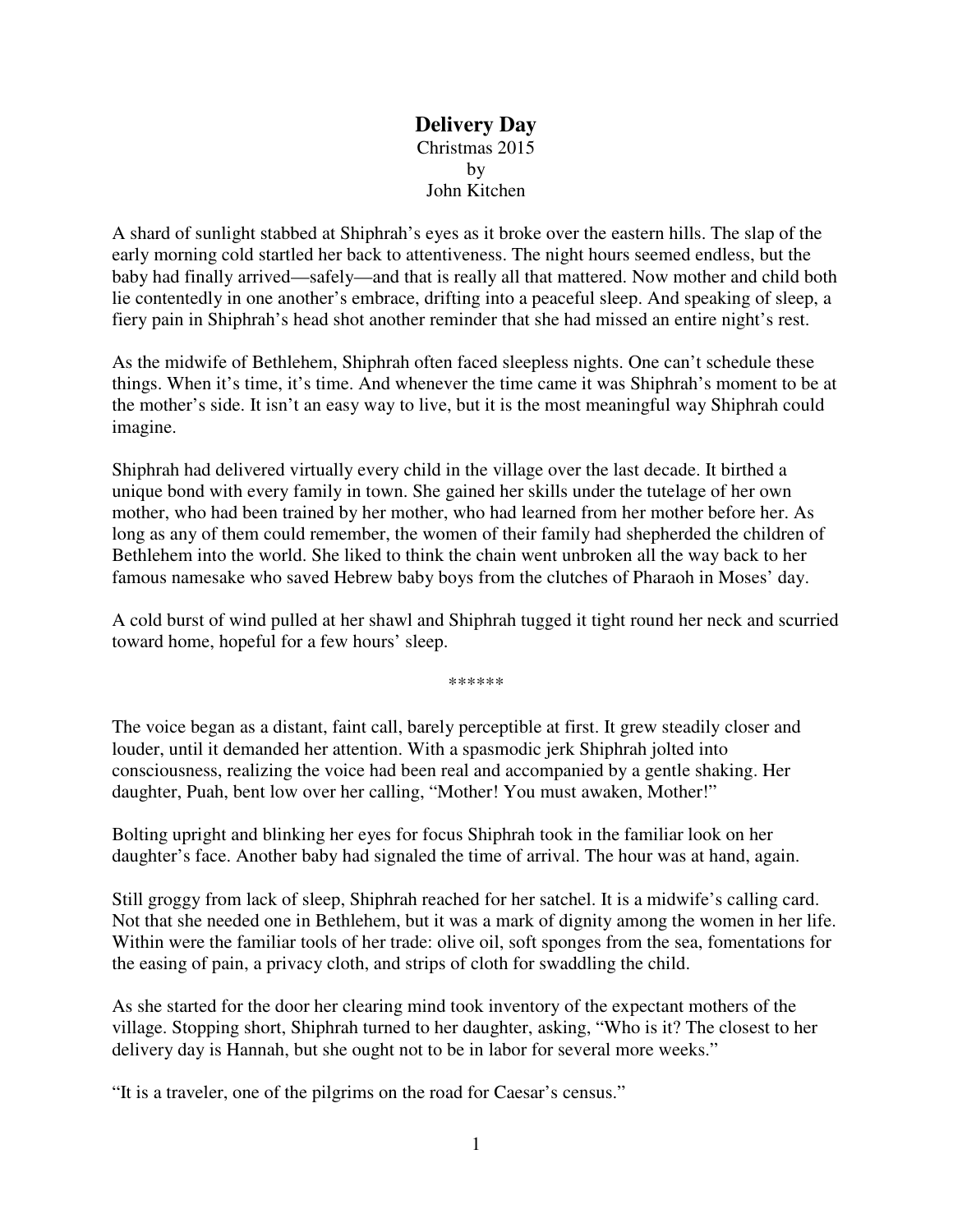Ah, the travelers. There had been so many already. For weeks now the homes of the village had nearly burst in the housing of them. Bethlehem, "the house of bread," was about to run out of not only bread, but gracious hospitality.

*Caesar and his census—all to increase his tax revenues! And now he has stranded some poor soul heavy with child in a place far-distant from her home!*

Shiphrah caught herself, surprised at her ungraceful thoughts.

"Well, um, whose home is she in?" Shiphrah inquired as she headed again toward the door.

"Not a *home*, Mother," her daughter replied, "Malachi's stable."

Shiphrah whirled to catch her daughter's eye. "Malachi's stable! What on earth is she doing there?"

"All the homes are full up; and the inn is occupied as well. It was all that was left."

"Oh glory! A birth in a barn!" Shiphrah exclaimed. The slamming of the door added an exclamation point. The sun was high in the sky. *How long did I sleep?* Shiphrah wonders. *Not long enough*, she answered her own question.

Rounding the corner she caught sight of Malachi's place. Without announcement she circled back of the house and came to the stable's entrance. There, nestled down in a fresh spread of hay lay a woman clearly in the pains of labor. Next to her was the anxious husband, lost as a carpenter in a dress shop. He held her hand, patting it gently, praying softly, and worrying intensely.

Shiphrah made her entrance, introduced herself, and smiled as relief and thanksgiving washed over the man's face.

"So you are 'the deliverer'?" the man asked anxiously.

It's a title Shiphrah wore uncomfortably. She delighted in her calling, but to her mind the title had always seemed an ill-fit. The mothers tagged her with it somewhere through the years she'd been bringing their children into the world. But it seems a title too lofty, too … sacred.

Shiphrah nodded politely and turned the questions upon the couple. In short order she learned that they were from Nazareth and were indeed in Bethlehem for the census, for the man was of the house and lineage of David.

"You are welcome here. You are home." *Despite the smell!* Shiphrah added in her heart.

Labor had begun as they approached town. There was nowhere else to go. Malachi had shooed the animals to the side of the stable, thrown down a fresh bed of hay and sent word for "the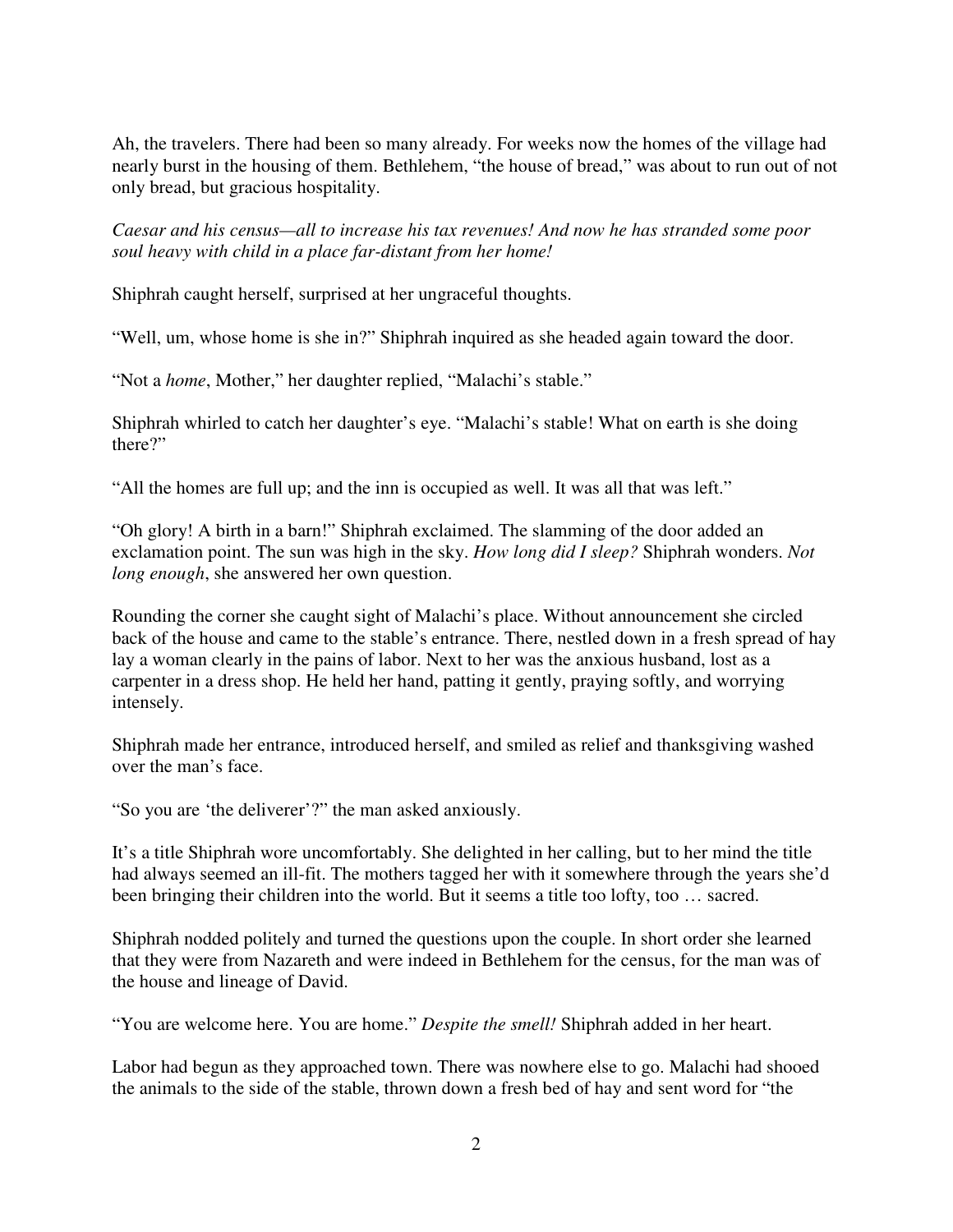deliverer."

Shiphrah set to her work, first gathering details as to the time of the conception. Yes, it was the fullness of time. She sent the father for warm water. She soothed the young mother; Mary, she learned was her name. The next few hours disappeared as they had so many times for Shiphrah and as they had never before for Mary. All was healthy, all was right. A perfect baby boy was welcomed into the world that night.

Having delivered the baby into Mary's arms, Shiphrah set about cleaning up and gathering her things. Casually, she asked, "And what shall be his name?"

"Jesus," replied the father.

"Jesus," Shiphrah echoed softly. "A wonderful name," she added as a blessing. "And Jesus, then, is your name, sir?" she inquired.

"No," came his reply, "my name is Joseph."

*Odd*, she thought. "Oh, then it's a family name?" she tried again.

"No," again was the reply.

"Oh," was all Shiphrah could add now as a reply.

Joseph, sensing her uneasiness, felt a need to explain.

Shiphrah listened intently, masking her interest by tidying the stable. A dream. An angel. "… that which is conceived in her is from the Holy Spirit." "You shall call his name Jesus." "He will save his people from their sins."

*OK then!* thought Shiphrah. Every birth was a holy event in her eyes. She was used to parents especially first time parents—gushing over their child. But this was a new one on her. She took in the explanation silently, finishing her work and bid the new family farewell, with a promise to return to check in on everyone.

As she left the stable night had fallen. The day's events had dropped hard on her as well, coming so closely upon the sleepless night. *Home! Supper! Sleep!* Shiphrah half mumbled to herself as she strode through the cool air of the evening.

\*\*\*\*\*\*

Again the faraway voice called her name. It was so soft as to be nearly imperceptible. The shaking began shortly thereafter. Both grew more pronounced and unavoidable until she again bolted upright from a sound sleep. *What now!?* 

The wide-eyes of Puah again met hers. *"Mother, something's wrong. There's shouting in the*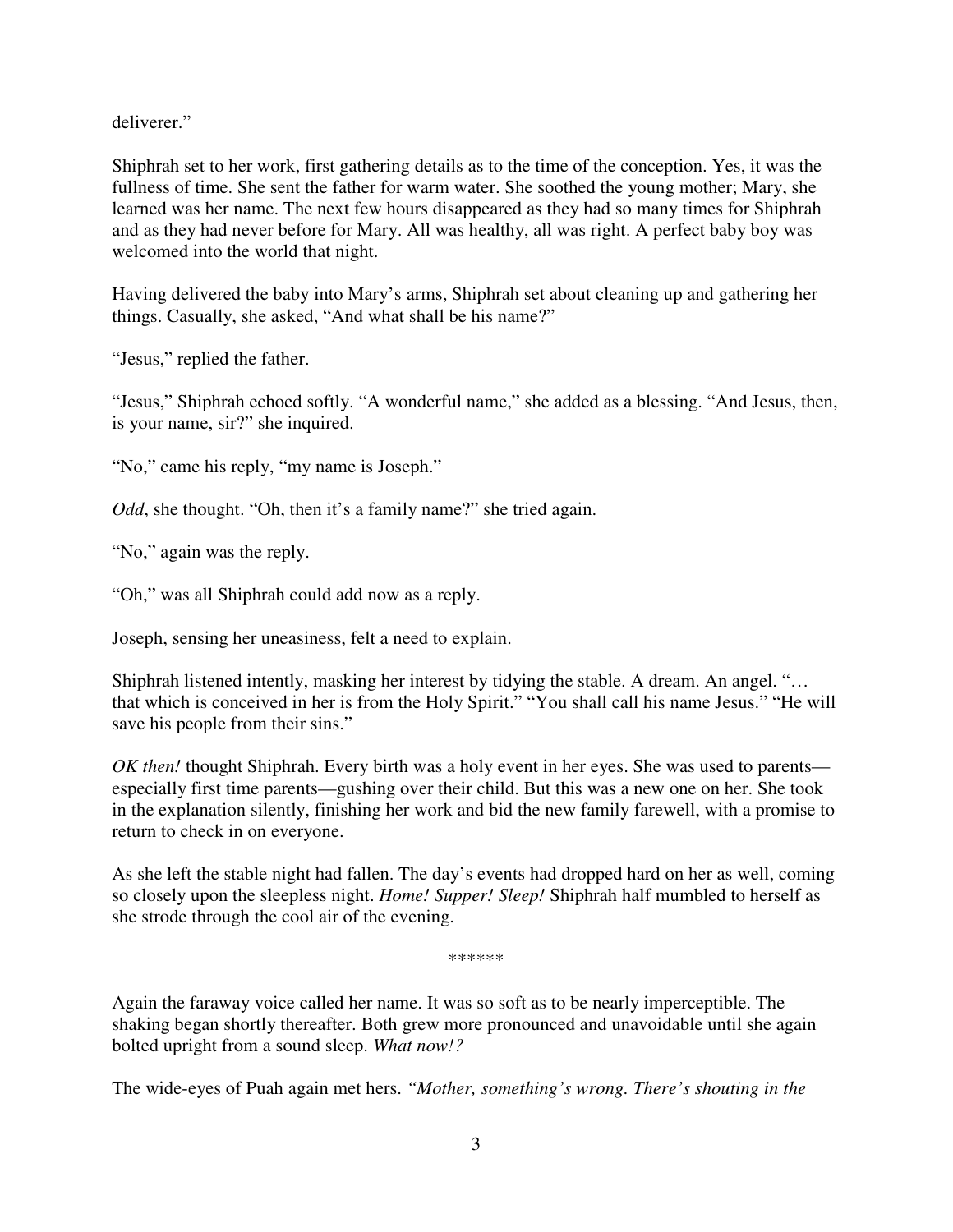*streets! Mother, I'm frightened."* 

Shiphrah wrestled her foggy thoughts into the candle light and stumbled to the window. Peering through the shutters she saw a band of shepherds skipping down the street in full-throated chorus.

*Drunkards!* she denounced them inwardly. But then she noticed they turned down the street leading to Malachi's home. *They are going to wake the baby!* She bolted out the door and broke into a run. Y*ou can drink yourselves silly if you want, but you will not mess with my baby!*

As she neared Malachi's barn, Shiphrah stopped short. The shepherds had run straight into the barn and thrown themselves down before the child. And they were singing. Shouting in rhythm is probably more accurate. Nothing completely coherent, but it was no bar tune. They weren't drunk, but they weren't completely in control of themselves either.

Shiphrah stood silently at the door and watched with the sense that she was beholding something decidedly special, dare she say, almost … holy. The shepherds grew quiet in a hush of reverence before the child. She overheard their tale of innumerable angels. "… unto you is born this day in the city of David a Savior, who is Christ the Lord."

As Shiphrah turned the words over in her mind she recalled the father's explanation from earlier in the day: "He will save His people from their sins."

Shiphrah chose not to interrupt, for the child was contented and the parents, though a bit overwhelmed, did not appear distressed. She quietly slipped away and headed home again. Lying once more upon her mat Shiphrah found that sleep now eluded her, despite her fatigue. *Savior? Christ? The Lord? What does all this mean?* she wondered.

\*\*\*\*\*\*\*\*

The child was well, as were the parents. Upon their return from Jerusalem on the child's eighth day, they secured lodging and chose to settle in rather than travel with a newborn.

Shiphrah kept an eye on the little family, though from a distance. She was never able entirely to shake from her thoughts the explanation of the father and the words of the shepherds. But her family needed her and other babies were to be birthed. Soon life took on a familiar feel and Shiphrah caught up on her sleep.

Several Sabbath's after the child's arrival, the family joined the others in the synagogue. The day's reading was from Isaiah. When the reader came to the words "The Deliverer will come from Zion" (Isa. 59;20; Rom 11:26) the most curious thing happened. The child leapt in his mother's arms and let out a loud—well, what would one call it? It wasn't a cry of distress or of hunger, nor a signal that he had soiled himself. Odd as it seemed, it was more akin to the call of a herald. It was a child's cry, but *not* … in a way that neither Shiphrah nor anyone else present could quite think into clarity, let alone explain.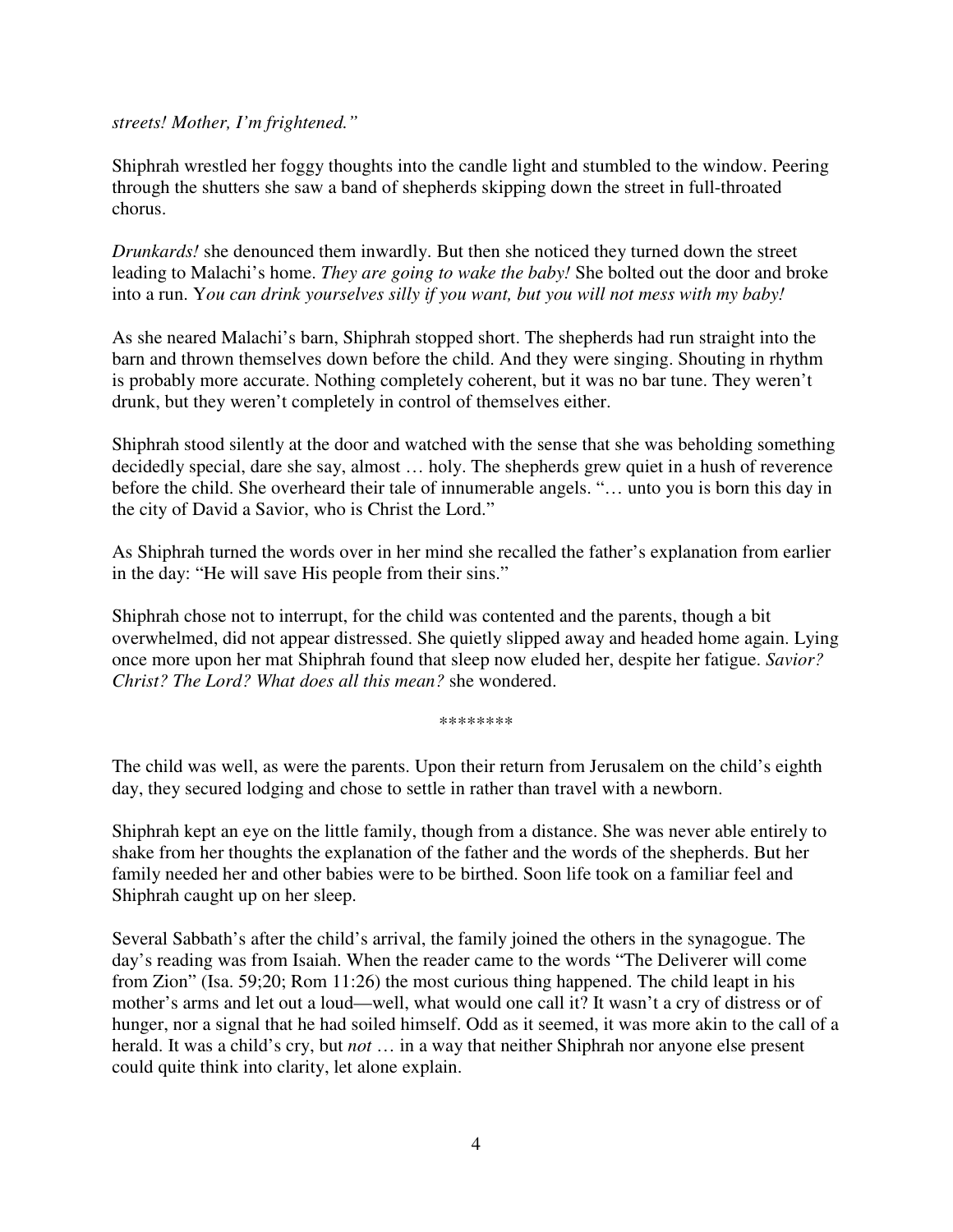## \*\*\*\*\*\*\*\*\*\*\*

Weeks passed into months; months into nearly a year. Life wound on in the small village. The census travelers were a forgotten memory, except for the small family that had now settled into the rhythm of Bethlehem's life.

But again the village was upset by visitors, this time by Magi from the east. Confusion, controversy and plenty of conversation swirled over their presence—not so much for their strange clothing, accent, and manners, but because of their inquiry. They were on a quest, seeking a child who had been born king … right there, they claimed, in Bethlehem. The citizens were confused, but the men eventually found their way to the baby Jesus and his parents. Those who were within eye-shot of the event told of extravagant gifts changing hands and of the magi acting out before the child acts of deference and homage; gesticulations so profound that some likened them to worship.

In the wake of the Magi's departure a night fell upon Bethlehem which no one in all Israel would forget. Jackbooted thugs from Herod thundered into town under cover of darkness, dealing mayhem and madness in every direction. Racing home-to-home they put to the sword every male child under two years of age. Shiphrah lost no son of her own blood, but all the sons of Bethlehem were her children. Her cries mingled with the screams of disconsolate mothers and the wails of desolated fathers. Young blood ran thick and red through streets of Bethlehem.

Then, as quickly as they had come, they were gone—the soldiers, that is. *Their* absence was a welcome relief, but the absence of the baby boys opened a hole of darkness from which Bethlehem would never entirely arise. The sun rose the next morning, but the darkness never lifted from Bethlehem.

For her part, Shiphrah sat stunned for days, trance-like, nearly comatose with grief. She neither ate nor spoke. Mostly she stared blankly at the walls of her tiny home. Puah urged her to eat, to rise, to speak. *But*, thought Shiphrah, *there is no balm that can heal a wound such as this.*

The inevitable call eventually arrived again: *"The deliverer" is needed!*

Shiphrah rose, went, attended, aided, served, helped. But *love* came hard for her now. There was something mechanical about her ministrations. Her skill was as keen as ever, but her heart had shut down. She was aware of what was happening to her, but felt powerless to deliver herself from the bonds of the brewing bitterness.

And so it was, with each passing year and with each new delivery Shiphrah's heart grew harder, stony and cold. She was professional. She was skilled. But the passion was gone, the tenderness abated, the sense of calling had evaporated. A clinical sterility slipped its bony fingers around her heart and showed its hand in her interactions with the mothers. Still babies were born healthy to adorning mothers and fathers, but something was missing, something that had previously marked the first moments of each life with compassion and tender love. Puah noticed it before anyone else: a sharp statement; a crisp rebuke; a stinging reproof. Yes, she was being taught to birth children, but she was no longer being trained as a caregiver, for care is sometimes too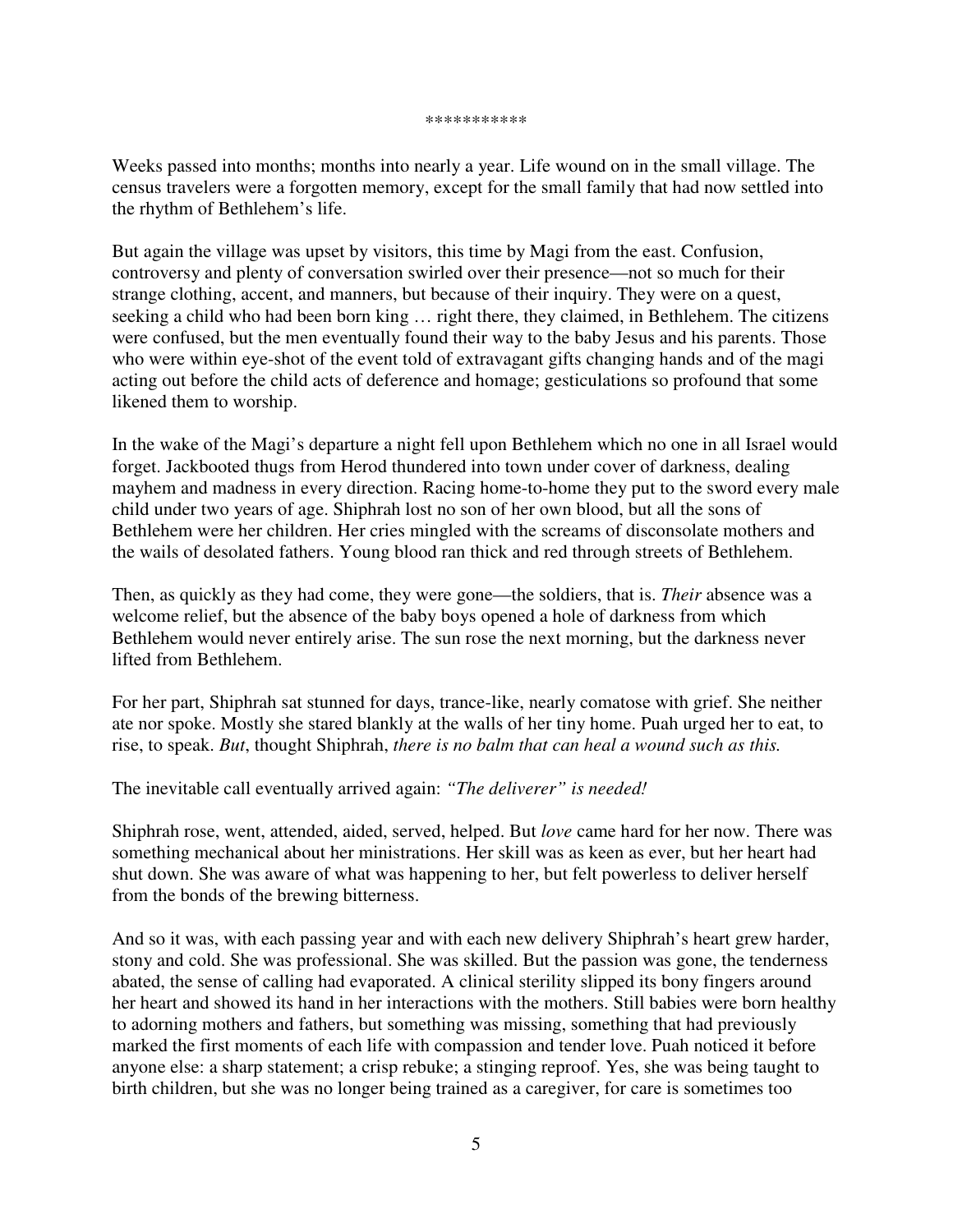heavy a burden for a wounded heart to bear.

Sometime the next year a caravan of travelers arrived from the south. Among them was a family with something familiar in their faces. The toddler boy ran and played, stumbled and fell, laughed and cried like the little boys of Bethlehem had once done. But when one afternoon Shiphrah heard his father cry out, "Careful, Jesus!" her heart leapt. That name! That voice. That woman. That *baby*!

*He's alive!* Shiphrah nearly shouted it aloud in the street. She clutched her shawl over her mouth to muffle the sound. *How? I assumed … When did they leave? How did they know?* The questions raced through her mind faster than she could imagine answers to them.

*Oh, but it doesn't really matter, does it?* she told herself. One of the boys—one of *her* boys—had survived that dreadful night.

The pain did not leave entirely, but there was—at every thought of that little boy—something else mingled with it, something that seemed almost like light and felt like a flicker of hope.

When the family set out for Nazareth from whence they had first haled, Shiphrah's heart sank. *But location doesn't really matter*, she consoled herself. *Jesus is alive!* Back from the dead as it were. In this she could rest … and give herself again to her calling—to the babies and to the mothers who depended upon her.

\*\*\*\*\*\*\*\*\*\*

Weeks faded into months; years turned like leaves in the wind. Decades rolled by. Shiphrah had now handed off most of the deliveries to Puah who had apprenticed under her watchful eye. Occasionally Shiphrah still took the call and made the delivery, but the any-time-of-the-night calls had taken their toll and though she was no less passionate about the work, her body simply didn't allow her heart to fulfill its desires as often as it once did.

Of late Shiphrah was more attentive to scattered reports that rode into Bethlehem with passing travelers. Someone named Jesus was making extraordinary claims, teaching unheard of things, doing—they said—things that, well, one would think only *God* could do. Healings—even returning a little boy to life!

*Could this be*, Shiphrah wondered, *my Jesus*

Shiphrah insisted Puah take her to Jerusalem for the next Passover. She must see Jesus all grown up. She wished to hear him, to make up her own mind about him.

\*\*\*\*\*\*\*\*\*\*\*\*

At Shiphrah's age the trudge to Jerusalem was no longer an easy assignment, but the determination of her heart overrode the frailty of her body and she found herself in the capital city, swept along among the festival crowds. She had Puah under strict orders to find out if Jesus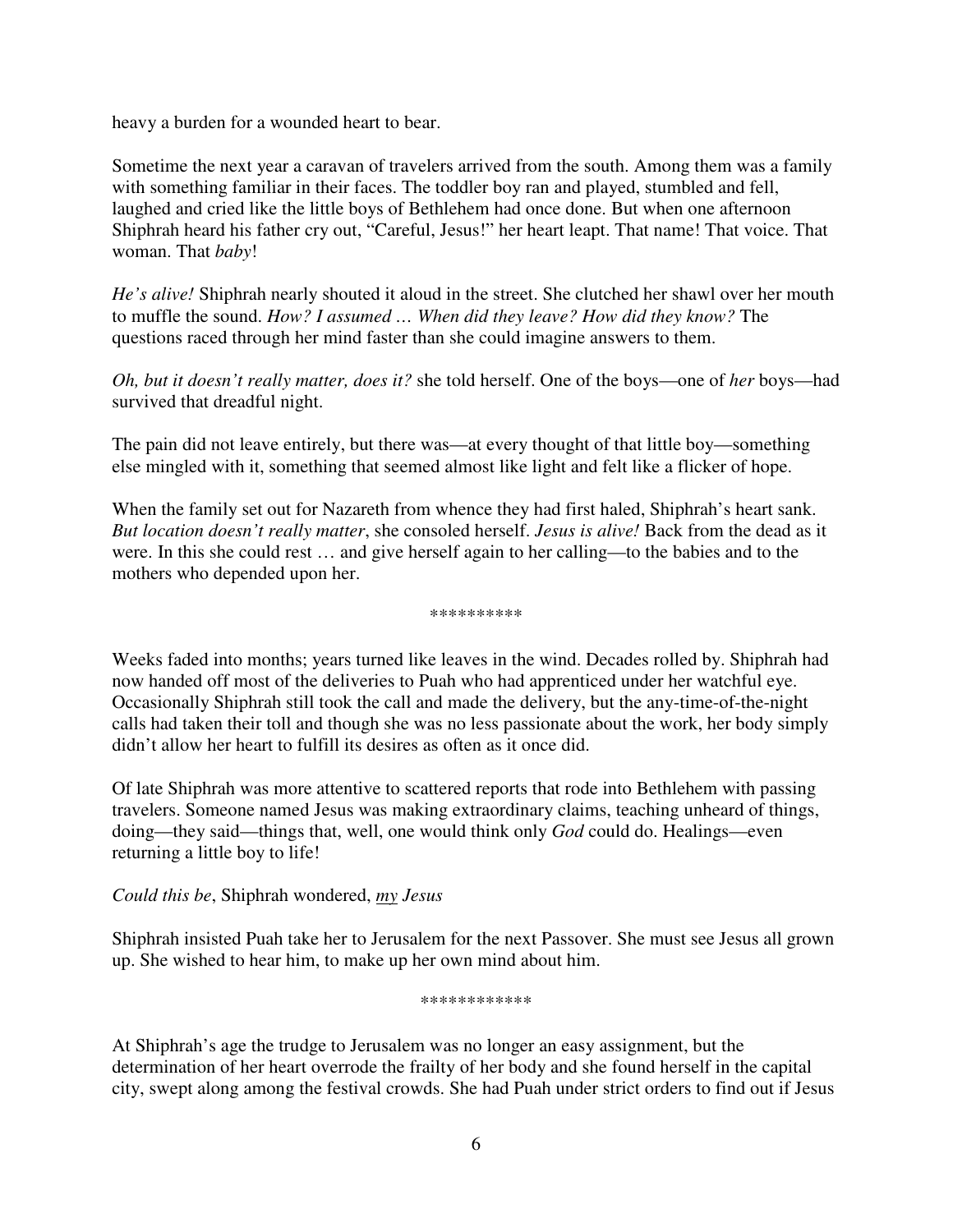had arrived. Quite a scene, they had discovered, played out the day before as Jesus and his disciples were swept into Jerusalem by singing crowds, celebrating his arrival in Messianic choruses of praise.

"To the temple!" Shiphrah commanded her daughter. Off they went, the narrow streets clogged with pilgrim feet. As they rounded a corner the flow of humanity slowed and then ground to a halt.

"What's happening?" Shiphrah queried Puah.

"I'm not sure, Mother."

"Wait! Someone said the name Jesus." Straining to extend herself to her full height, Puah caught bits of conversation and echoed them to her stooped mother—"scribes and priests," "coins," something about "taxes." "O Mother, I just can't hear it all!" she exclaimed in distress.

Then like a wave rolling in on the Sea of Galilee the final sentence came: "Render to Caesar the things that are Caesar's and to God the things that are God's."

*Caesar!* Shiphrah's heart protested. *Caesar! What on earth rightly belongs to Caesar? Is not all God's and God's alone?* Dark memories of that murderous night long ago flamed up like dry tender to the spark. An old bitterness instantly roared back to life within her.

Shiphrah gazed with both anger and confusion into her daughter's eyes, begging for an explanation. The look frightened Puah. It reminded her of days she wished never to remember. A shrug served as her silent confession of ignorance.

The crowd slowly unknotted and began to slip onward toward the Temple. Mother and daughter were carried along in its flow. Entering the outer courtyard Puah exclaimed, "Mother! Don't gawk, but Jesus is over along the wall. See? Over there! There's just a handful around him."

"Let's see if we can get close enough to hear more," Shiphrah suggested in what sounded more like an order. They purposely meandered in Jesus' direction. He was causally conversing with men who seemed to be friends. Just as they were passing by Jesus raised his hand and pointed across the way toward the offering box. He pointed out an elderly woman, not so different in appearance from Shiphrah herself.

"What's He saying?" Shiphrah demanded with a stage whisper.

"Shh! Mother! I can't hear him if you keep asking me questions!"

"He's talking about the money she put in the offering box. He said that her two coins were all she had. He is praising her."

Now Shiphrah was totally confused. First he said that money belonged to Caesar and now he is praising a woman just like her for giving it all to God. This just wasn't quite what she had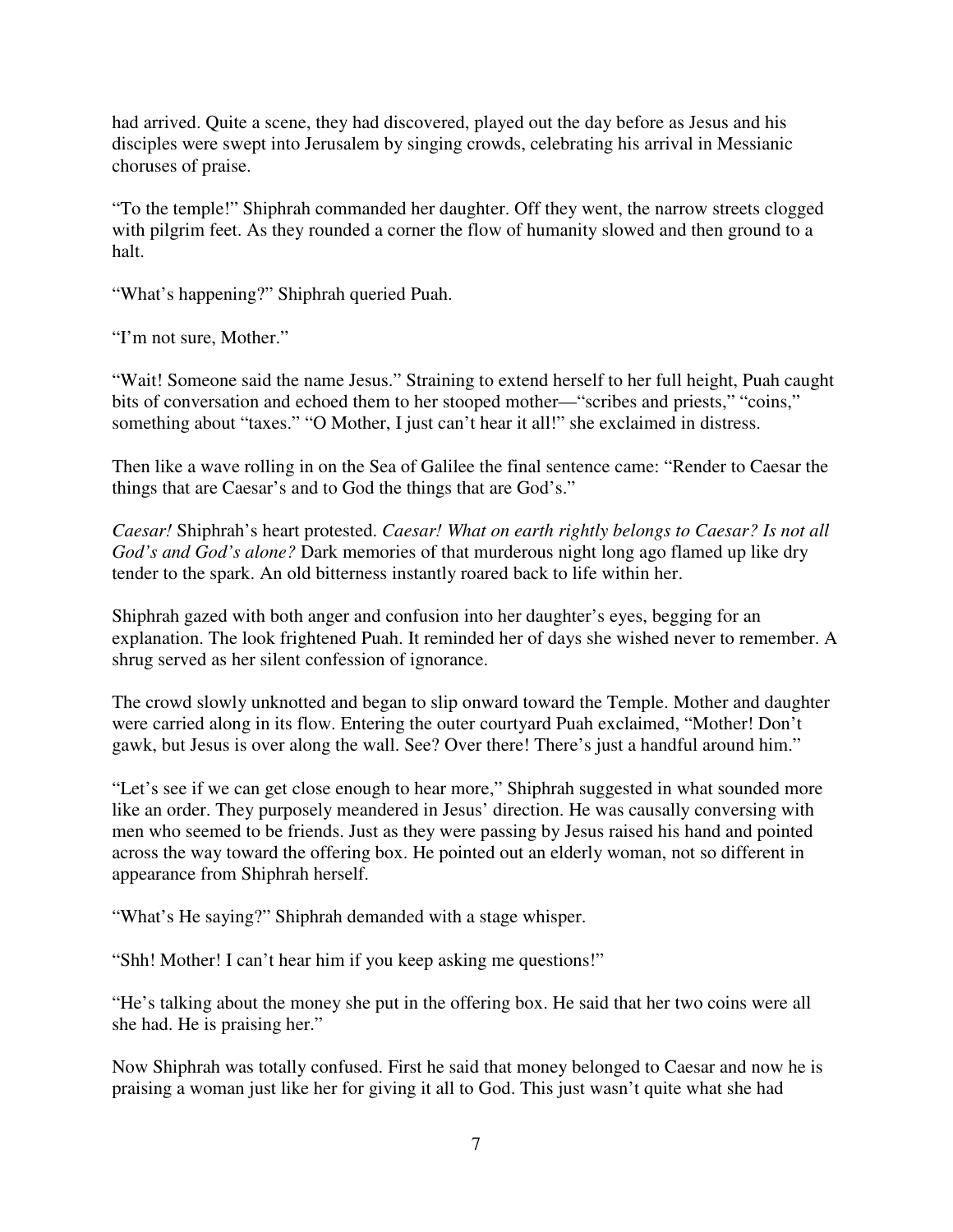expected. *He* was not quite what she had expected, or hoped for.

"I'm tired, dear," she sighed. "Could we find our room and rest?" Shiphrah needed to think as much as she needed to rest, but it was easier to confess fatigue than confusion. Puah led her out of the Temple courts, through the streets and to the home in which they would be staying.

\*\*\*\*\*\*\*\*\*\*

The next days were filled again with efforts to see and hear Jesus. Nothing really cleared Shiphrah's mind nor put it at rest. She was glad to be in attendance at Passover. There was comfort in that. But she hated the proximity to all things Roman. Soldiers were around every corner. Signs of power hung conspicuously at every turn.

With each encounter bitterness rose like a wraith from a dark cavern in her soul. Wrapping its skeletal limbs around her heart, it would again threaten to wring all love and compassion from Shiphrah's being. Her heart wrenched in her chest, but that was minor compared to the old chill that blew again through her soul.

\*\*\*\*\*\*\*\*

The sun had barely risen over the Mount of Olives when Puah knelt at her mother's side and whispered in her ear: "Mother! You have to wake up, Mother!"

Her first thoughts were familiar ones, experienced countless times over many years: a distressed mother drenched in a cold sweat; a baby desperately fighting through the narrows, reaching for the new world into which it must be birthed and live out its existence. But as Shiphrah came to consciousness her daughter was not calling her to attend at another birth, but to events that would usher in the opposite end of human experience.

"Mother! Something is happening. Jesus was arrested in the night."

A youthful surge of energy shot through Shiphrah's body and she sprang upright. Wrapping her shawl around her they were out the door and down the street. As they neared Pilate's quarters the gathered crowd had swelled and the energy in it felt more mob-like than that of pilgrims gathering for worship. Clearly they were arriving into the midst of events which had been unfolding for hours. There was no time to catch up on the details.

Pilate appeared and lifted his voice: "I am bringing him out to you that you may know that I find no guilt in him."

Two soldiers manhandled Jesus into the light. He stood before the crowd bloodied, but upright, barely. His near naked body was draped in a purple robe matted with blood and his head was crowned with thorns.

Pilate again raised his voice: "Behold the man!"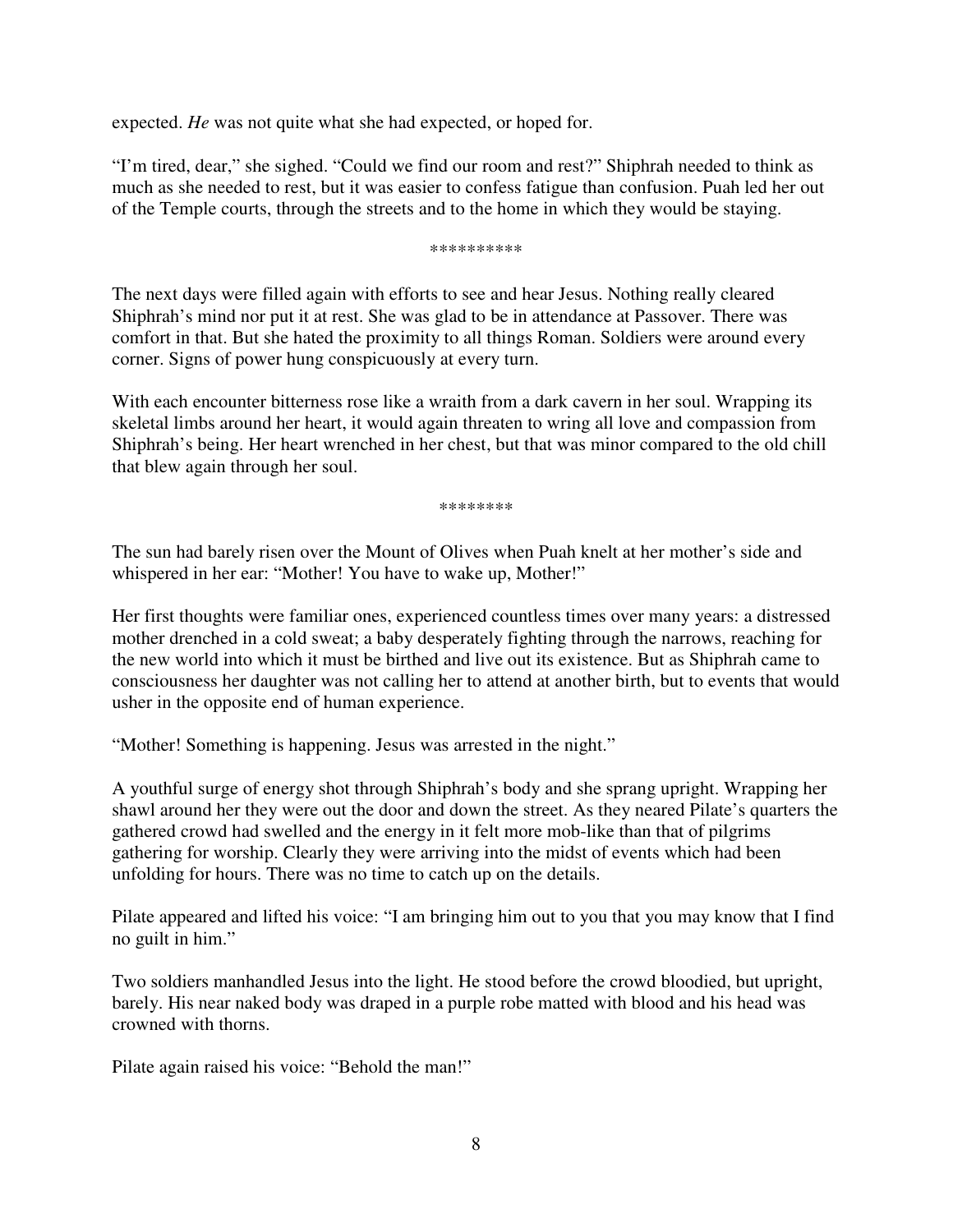*What madness is this? What are they doing? What has he done?* 

Shiphrah was called from her silent query by the chorus of the crowd: "If you release this man, you are not Caesar's friend. Everyone who makes himself a king opposes Caesar."

It was all too much and coming at her too fast. *What in God's name is happening here? Has Jesus claimed to be the Jew's king? Has he claimed—how could it be?—to be the Messiah? And what care does this crowd have with friendship with Caesar?* 

Then the crowd's voice was as one. It began as a protest, but its tone turned into a demand: "Crucify him! We have no king but Caesar!"

With that Shiphrah crumpled to the ground. Her legs could no longer bear the weight of a lifetime spent attending to the Jewish race at its most vulnerable moment and spent also in bitter hatred toward Rome for its disregard for Jewish life. And now to hear the Jews themselves crying out loyalty to Rome's king and demanding the death of one of their own, one of *her* own … it was simply more than she could bear.

"Mother!" cried Puah.

Bending low she tried to right her, but all Puah could do was wrap her mother in her arms and shield her best she could from the wild press of legs and feet all about her.

As the crowd finally began to disperse and laying her mother's head gently back, Puah asked, "Mother, are you alright? Mother! Say something!"

"We must go to him," was all Shiphrah could muster.

"Who, mother?"

"Jesus."

"Mother, no. You aren't strong enough. I don't even know where they've taken him."

"Where do you think they've taken him, my love?" Shiphrah asked.

Yes, Puah knew of course. But to say it was more than even she could bear.

"Mother, no," she protested again.

"Yes, dear. We must. If it is the last thing I do, I must go to him."

Puah retrieved some water. Shiphrah sipped. Puah bathed her brow. Up she came, with Puah's gentle assistance, and they were off, through the streets, headed for the place of the skull.

When they crested the hill the soldiers had already suspended Jesus high upon the cross. Nausea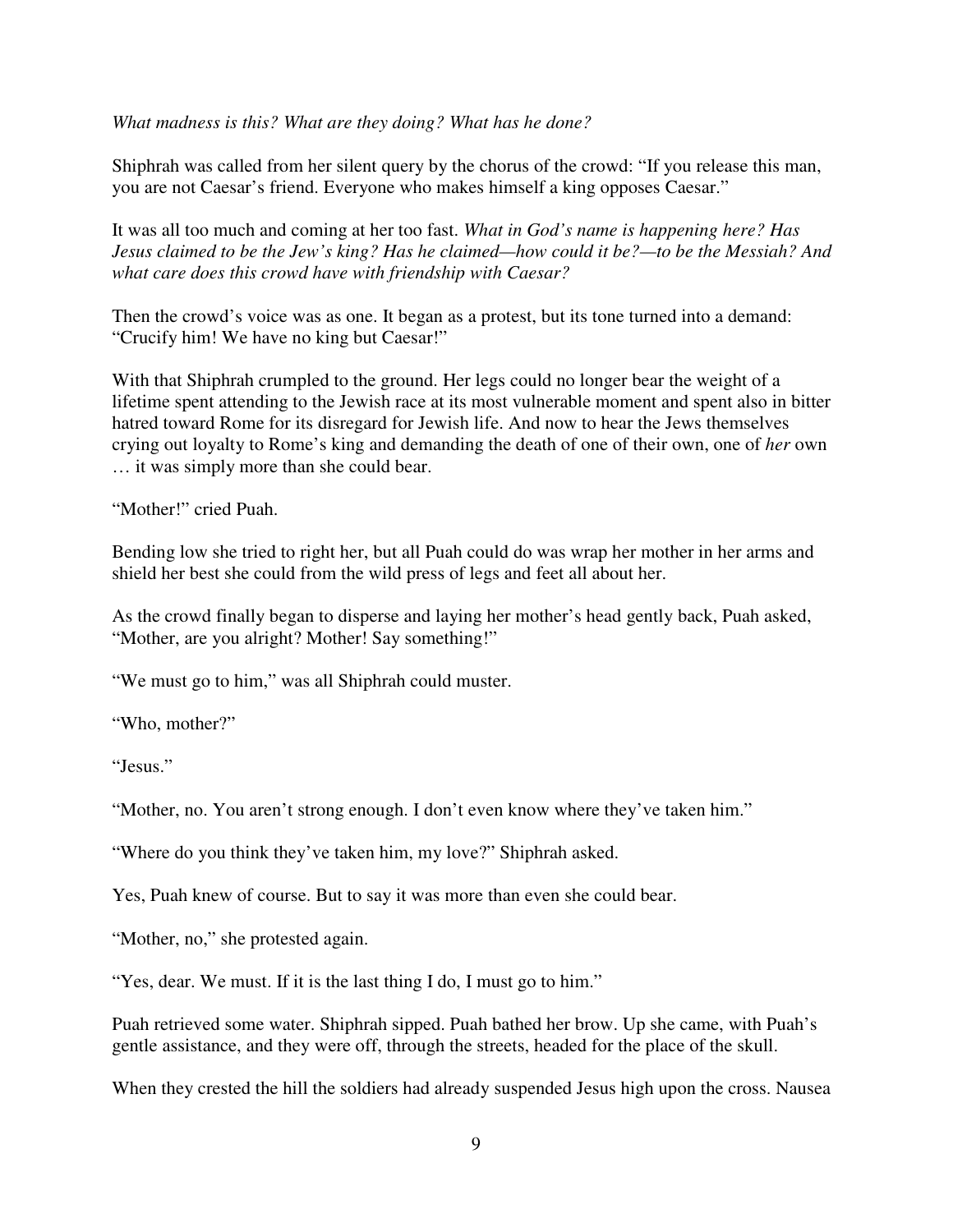washed over both mother and daughter. They had given themselves to bringing life into the world. They had no stomach for snuffing it out.

They drew as near as they dared. Others stood about as well. Soldiers. Mockers. There were others also, who were clearly moved in sorrow by the scene playing out before them. Like these midwives, they too were unable to tear themselves away from this scene of death.

Then came his voice; raspy and hoarse, yet clear and strong. With his eyes Jesus turned the attention of the entire crowd upon the Roman soldiers. Then he prayed, "Father, forgive them, for they do not know what they are doing."

Shiphrah nearly sank again, this time not under the weight of her burden, but under the authority of Jesus' words.

*Forgive them? Forgive* them*!* She grew lightheaded and felt a swoon washing over her, but she remained upright. Images came rushing back from the past, long buried and locked away in the cavernous chamber that had been dug out of her heart that night so long ago. *That night! Roman soldiers. Swords. Blood! Cries! Tiny bodies draped in the arms of wailing parents, blood running syrupy and scarlet from little limbs.*

It was too much; her knees gave way. If Puah had not already had her hands on her mother's arms Shiphrah would have taken a frightful fall. Instead she slunk to the ground, guided by Puah's able arms.

The others barely noticed, held transfixed by the scene before them. Puah cradled her mother, calling tenderly, "Mother! Are you alright, Mother?"

Sparkling stars seemed to dance against the darkness of the back of Shiphrah's eyelids. Her daughter's voice called to her as if from a distant land, begging her to come to her again. When her eyes opened the darkness of her eyelids was no match for the darkness that had descended over the land.

Fighting to bring her thoughts to clarity Shiphrah heard one in the crowd half-whispering familiar words. She recognized them from the synagogue, words of the prophet Isaiah …

"He was despised and rejected by men …"

"Surely he has borne our griefs and carried our sorrows …"

"… upon him was the chastisement that brought us peace."

"… he bore the sin of many, and makes intercession for the transgressors."

Shiphrah stirred and with Puah's assistance, rose to her feet again.

She raised her eyes to look upon Jesus—to take in the full panorama of the events before her. It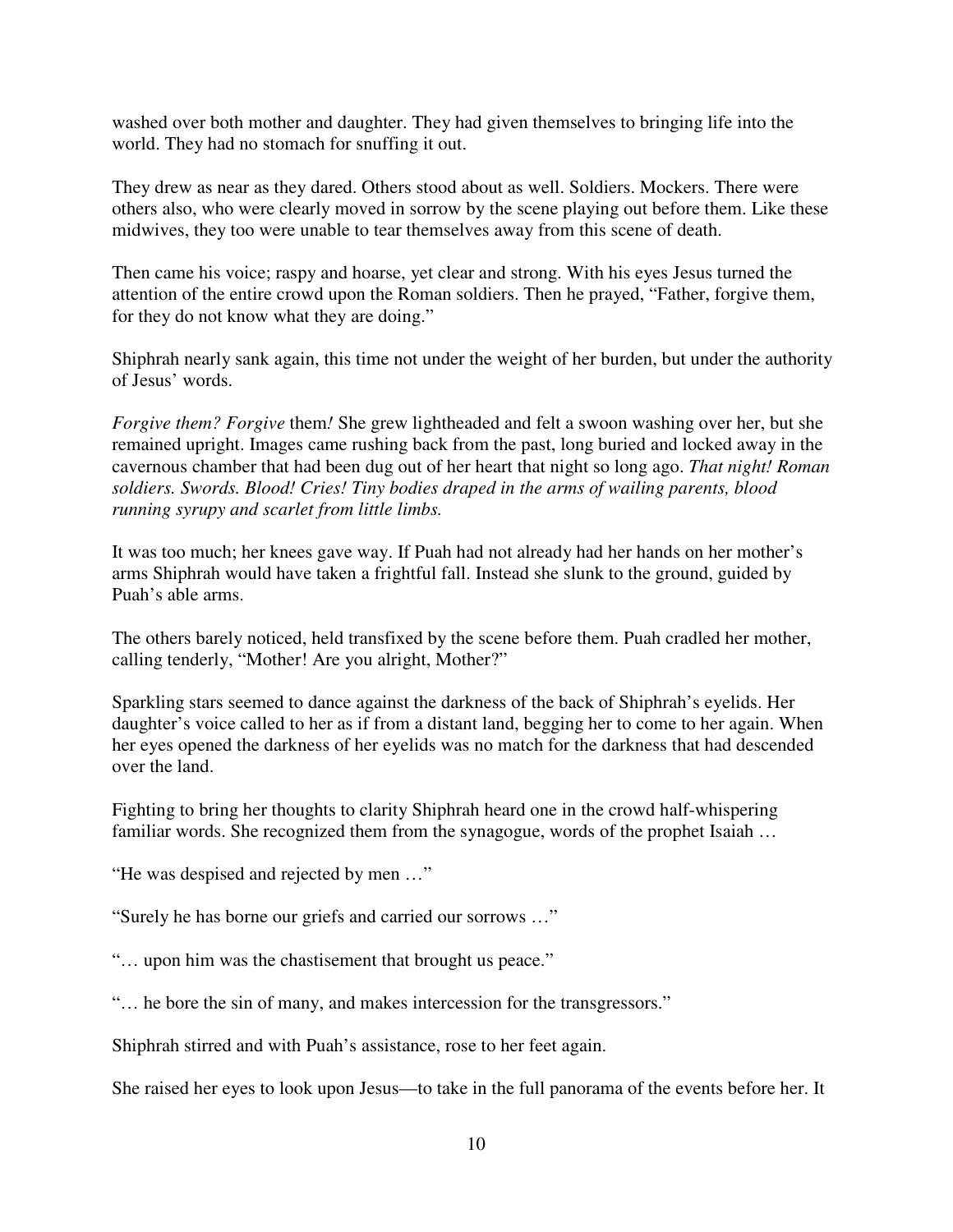was, by some strange power that had overcome her soul, as if she could see not only the physical realities before her, but the breadth of time and eternity, of heaven and earth melded together in this singular moment. Shiphrah was overcome with an awareness that what was happening here would prove to be the pivot point of not only her life, but of life itself.

Jesus' voice interrupted her thoughts one more time. The horseness remained, but the tone was stronger, clearer, almost triumphant. Nearer a trumpet blast than a human voice, it was not the cry of a martyr, but of a victor. It was not a cry of surrender, but of command—directing, announcing, declaring: "It is finished!"

And with that, his head slumped down upon his chest. He was gone.

Shiphrah gazed upon Jesus' body, limp upon the cross. "My Jesus," she said softly under her breath without awareness she had made a sound. "Now they are gone, *all* of them, all my boys of Bethlehem."

The crowd began to filter away, with them Puah and Shiphrah. As they departed someone asked them if they would join them. They were going to pray. Though strangers it felt as if they'd shared a lifetime together. Something unseen, but powerful bound their hearts as one.

\*\*\*\*\*\*\*\*

Days passed. Passover was complete. The sun rose on Sunday and Shiphrah and Puah were intent on making the return trek to Bethlehem. But suddenly the door flew open and one of their new friends appeared: "He's gone!"

"Who?" Puah asked.

"Jesus!"

"Gone? Gone where?"

"From the grave. The stone has been rolled away. His body isn't there! You've got to come pray with us."

As they entered the room where they'd gathered after the events of Golgotha, they could sense a change in atmosphere. There was a different vibe, a hope that had been absent before. Some of the women were telling their story—of actually meeting Jesus. "He is," they said, "alive!"

Two of the men demanded the tomb had been empty when they'd arrived there earlier in morning.

*Could it be?* How *could it be?* Shiphrah wondered.

Then, late in the day, two others told the story of Jesus appearing to them as they walked along the road toward home.